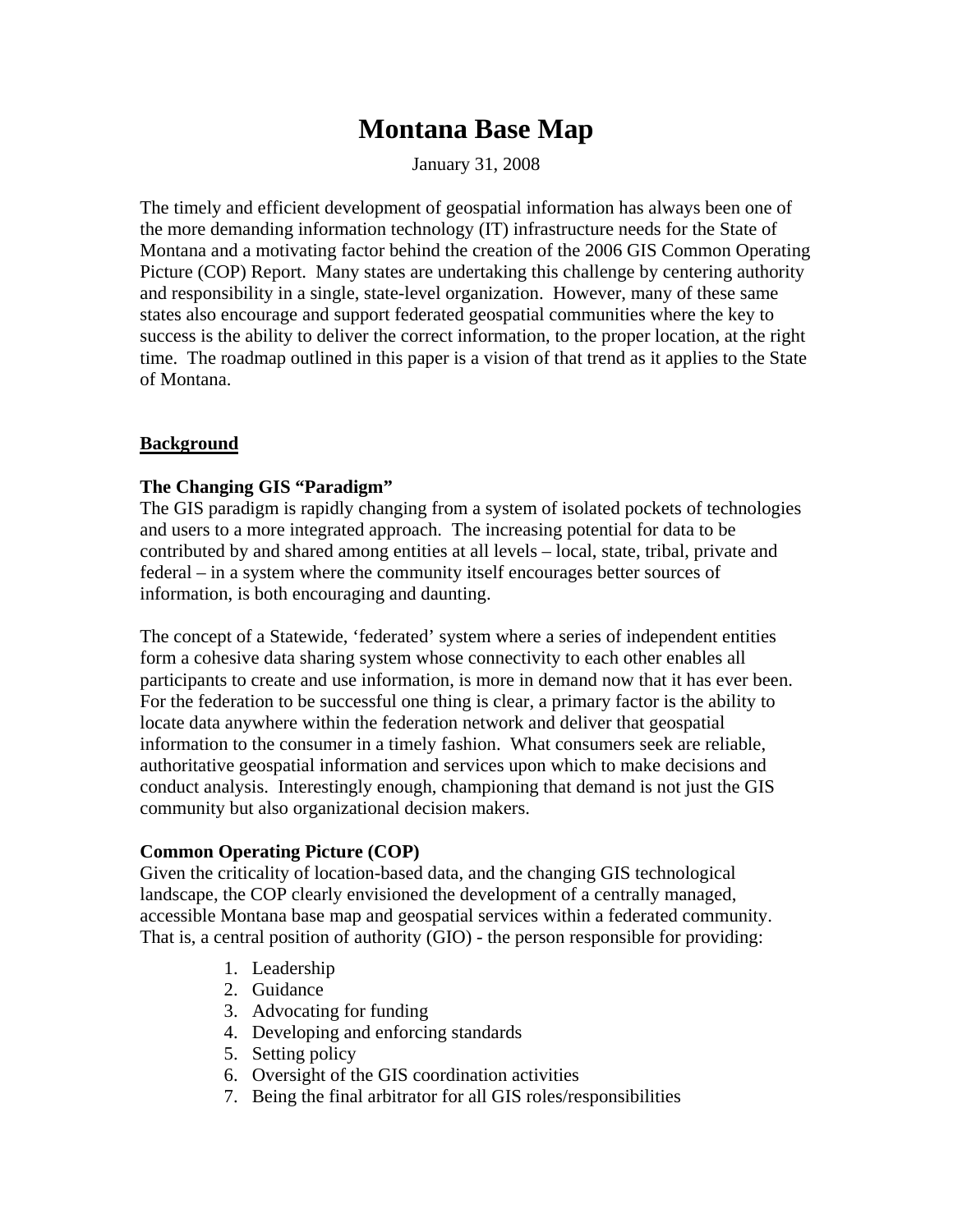## **Vision**

Given this background, the question becomes "Where are we now, where are we going and how do we get there?"

### **Montana Base Map**

 The federal government, in cooperation with state, regional, local and private sector interests has identified seven geospatial base map or "framework data layers" for the nation. These layers represent the primary geographical themes. The seven Federal-level layers include:

- $\triangleright$  Cadastral (or land parcels)
- $\triangleright$  Elevation
- $\triangleright$  Geodetic Control (precise location)<br> $\triangleright$  Government Units (e.g., city or course
- Government Units (e.g., city or county)
- $\triangleright$  Hydrography (surface water)
- $\triangleright$  Orthoimagery (e.g., aerial photographs)
	- Transportation

In addition, the Montana Land Information Advisory Council (Council) and the State's Geographic Information Officer (GIO) have approved six supplementary base map layers specifically for Montana:

- $\triangleright$  Geology
- $\triangleright$  Hydrologic Units (sub-watersheds and drainages)
- $\geq$  Land Cover (Vegetation)<br> $\geq$  Soils (Inventory and Class
- Soils (Inventory and Classification)
- Wetlands
- $\triangleright$  Critical Infrastructure and Structures

Together, these 13 layers constitute the Montana Spatial Data Infrastructure (MSDI). These base layers are in various states of development and their completion, dissemination and ongoing maintenance is a top priority for the entire GIS community.

#### **The Path**

The vision from the GIS community has always been to mainstream geospatial information and tools into appropriate public and private organizations. This means leveraging the excellent work already accomplished by the State, Federal Government, tribes, local governments and the private sector. That is, enhancing the quality, quantity and acceptance of GIS information across and within entity boundaries, and providing more timely and accurate geospatial information to the public and public decisionmakers. Further, policy-level support for long-term financial stability of the infrastructure depends on the success of this vision.

It is clear that the GIO is accountable within State government for moving that vision forward and consequently, is the State's central GIS authority. It is also obvious that to be effective there needs to be a balance between centralized and decentralized activities; neither extreme will produce the desired results. Therefore, the GIO must base decisions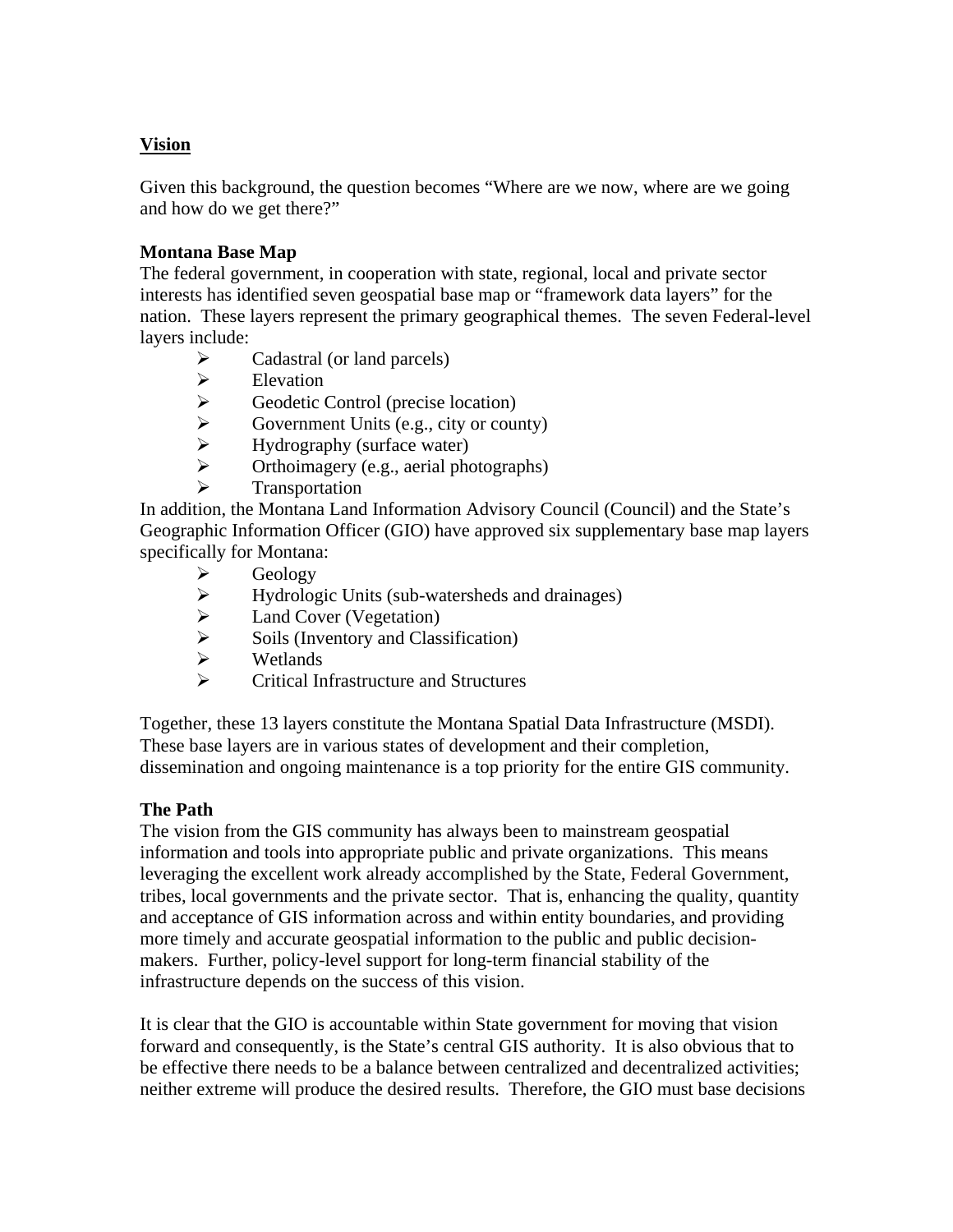concerning the role of centralized and decentralized activities on sound management principles and best practice behavior.

For example, the critical nature of MSDI theme stewardship assignments means that any entity accepting the obligation must incorporate these duties as an essential part of their everyday business processes or the base layer itself will suffer. This standard is very high. It does not mean they just "use" or "disseminate" the data; the steward must be the primary creator or statewide coordinator of the data collection and maintenance processes, and take major responsibility for the development of theme related web-based services as one of their principal (mission critical) business functions.

Some base layers have 'intrinsic' (natural) custodians (e.g., soils with NRCS); organizations that totally integrate the development, maintenance and access of these themes as part of their ordinary, mission critical business processes.

Most base map layers do not. For example, Critical Infrastructure and Structures (CIS) data has no intrinsic custodian. There are many CIS data "users", but no single organization whose mission it is to create, maintain and ensure access to a statewide CIS database. This paper describes these themes as having 'non-intrinsic' custodianship.

The only entity having the development, maintenance, enhancement and coordination responsibilities for all 13 layers (intrinsic and non-intrinsic custodianship) MSDI base map layers as part of their institutionalized mission is the office of the GIO. Therefore, it is necessary that the GIO, with advice from the Council, is the person who must ultimately decide on any delegation of stewardship responsibility.

#### **Base Map Service Center**

If we are to realize the vision, the Montana Base Map must provide the foundation for anyone seeking to leverage spatial information about Montana. To that end, there must be a focal point for the State; a place where the ultimate responsibility and authority resides; a single hub - a Base Map Service Center (Center) within the Department of Administration/information Technology Services Division (DOA/ITSD) with the GIO as its head. The GIO and the Center must virtually become one entity, working for the wellorganized, professional management and oversight for all base map data.

However, the "center" is not simply a physical location, but a virtual coalition of data creators, data storage facilities, clearinghouses and information consumers. That is, the Center does not exercise physical control over all data. The concept of a federation allows data to be stored and/or retrieved from many appropriate locations; the role of the GIO and the Center is to ensure this is accomplished in the most efficient and effective manner possible, and that access is afforded to the broadest audience possible.

Stated another way, in order for digital geographic information to be useful to the widest audience possible and to prevent duplication of effort, data layers must be easily located, provided common formats, and be readily and reliably available when and where they are needed. Access can and should be flexible and make use of the latest technologies (e.g.,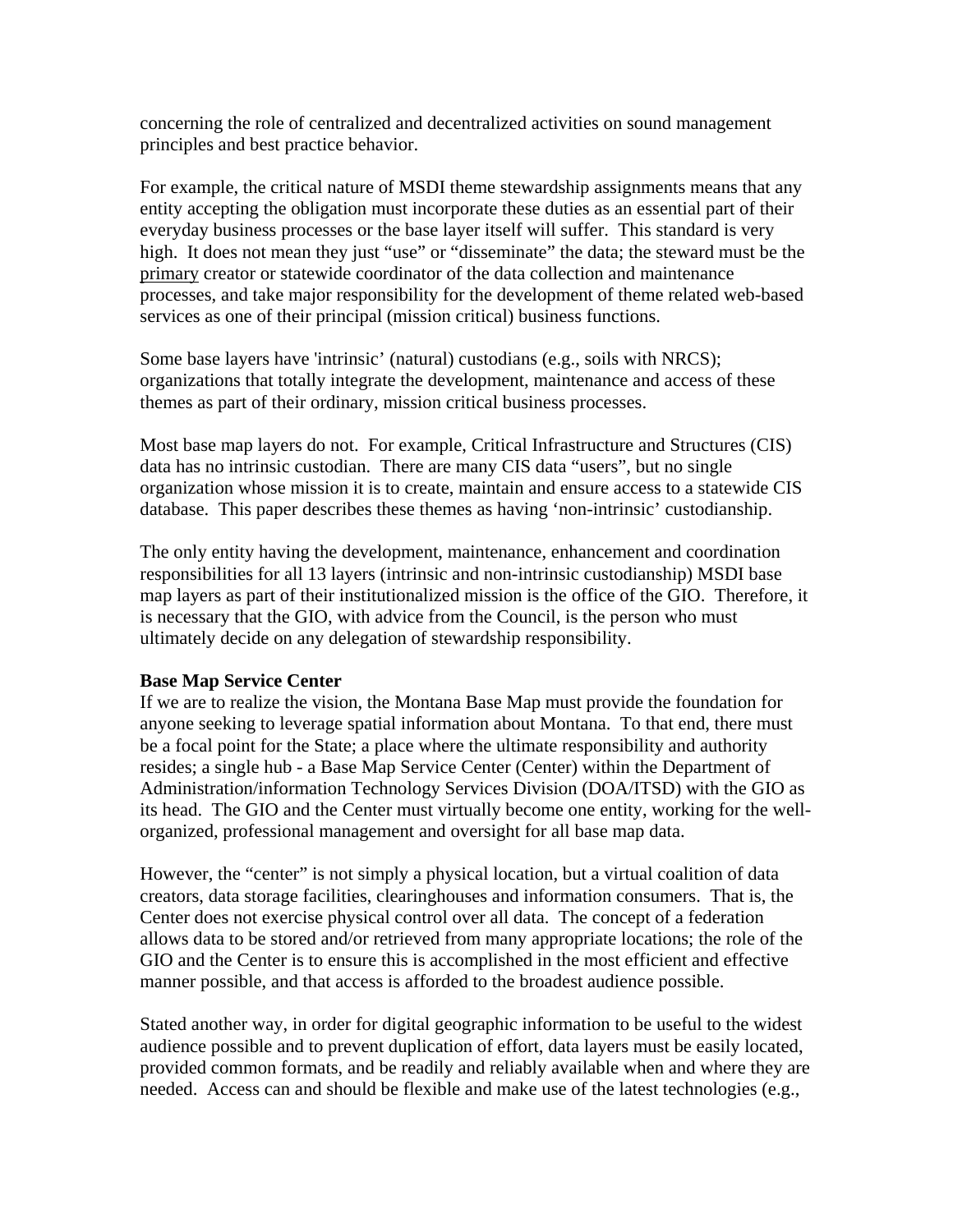web services) where appropriate, but as necessary still provide more traditional access methodologies to the raw data. Key to this is allowing access from many different starting places, the ability to identify where the most authoritative data is located, and a mechanism to report how to obtain the information in a timely manner.

It is also clear that some base map layers will have many "information contributors" who participate in the federation not just as consumers, but also as providers of "sub-theme" data directly to the appropriate steward, for example the contribution of one boundary layer to the Government Units theme. Another example would be local governments contributing county cadastral data to the statewide database. However, in many cases, entities producing and maintaining quality "sub-theme" data do not have the mandate or the resources required to store and disseminate that information across the entire federation.

That is why one should not confuse this stewardship role with that of the clearinghouse or data-warehouse. While the COP clearly advocates data creation, maintenance and access services "reside" with intrinsic custodians, it also promotes the idea that the primary clearinghouse functions of data discovery resides with the MSL, that the principal datawarehousing (i.e., data storage) role is located in the DOA/ITSD, and the task of delivering these through web-based services or traditional methods is entrusted to federated service hubs. Further, it is clear that ensuring all this happens effectively falls to the GIO/Center.

Another responsibility of the Center is to promote continuing cooperative efforts at the agency, local government, tribal, federal, public and private sector levels. Although all the partner agencies and organizations are primarily responsible for developing and implementing GIS technology for their in-house use, Montana needs to be even more successful in implementing technology transfer and resource sharing. Interagency partnerships have and will continue to facilitate the development of GIS within many organizations, including providing access to technology that would otherwise be beyond the reach of many entities and affording cooperating organizations the basis for long-term staff and infrastructure sharing. Presently, a federation of these organizations are contributing to infrastructure costs sharing (e.g., Orthoimagery flyovers), the use of a common data warehouse and clearinghouse, and participation in a shared expertise pool of GIS specialists, programmers, and other IT staff (e.g., the Montana Association of Geographic Information Professionals - MAGIP), but much more needs to be accomplished.

Finally, another role of the Center is as a primary promoter of geospatial data and tools within and across public organizations. It is a common perception among GIS professionals that the policy makers who allocate resources do not always understand the value of geospatial information and analysis. Historically, the GIS community has done a poor job of communicating the "business value" of geospatial tools; instead concentrating on the value of the data. If the use of these tools is to become widespread, bridging the real or perceived "chasm" that exists between GIS technical leaders and policymakers is crucial. The best way to accomplish this goal is by "speaking" the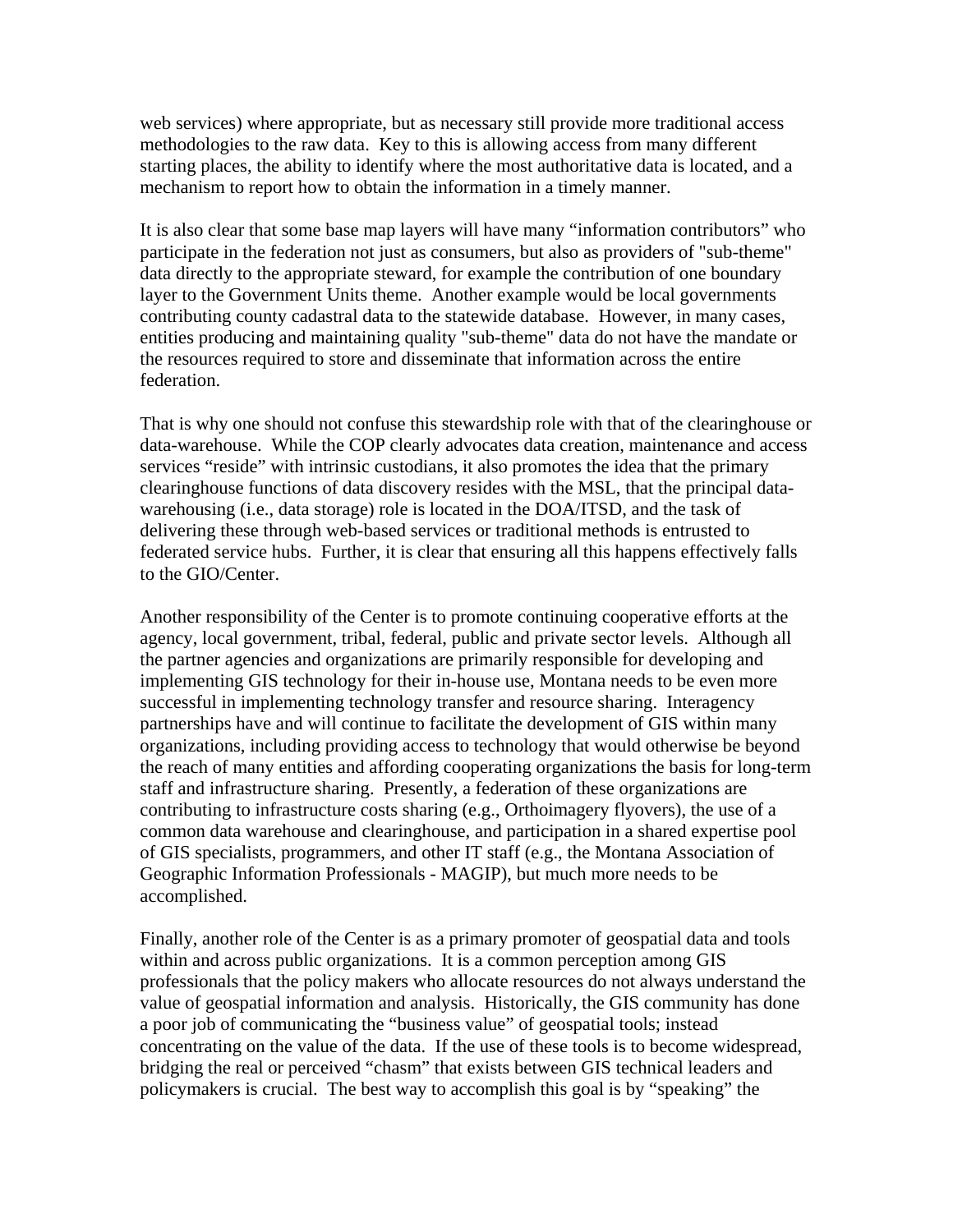language of business, and by approaching these discussions from the top down rather than simply from the bottom up. Rest assured, this is a combination of top-down and bottom-up marketing. However, the GIS community must bring public decision-makers into the deliberations to ensure long-term success. The focal point for accomplishing this at the state-level is the GIO and the Center.

Designating one geospatial focal point within State government begins to define and clarify GIS roles and responsibilities. It provides a decision-point where issues can be aired and resolved. It affords the State with a single contact point where individuals and organizations wanting information about GIS can go. The Center is the central point in the development of the State's long-term geospatial direction and the primary statewide advocate for that vision. Consistent with the Montana Information Technology Act (MITA) and the State's IT Plan, creating a Center will reduce costs and increase information viability by focusing technical expertise and reducing data development duplication, while continually enhancing the quality and quantity of digital geographic information and related web-based services. Additionally, it facilitates the proliferation of GIS technologies to appropriate government business processes by providing a central marketing arm for advocating the value of geospatial tools to the public decision-making process. Finally, the Center is the State group that can best advocate with public decision-makers for adequate, statewide geospatial funding.

The following is a graphical representation of the Center concept:



# Montana Base Map Service Center

Thus, the Center is the organization headed by the GIO and, with the advice of the Council, has primary accountability for all Montana Base Map layers. Additionally, it is the institution responsible for coordination of geospatial activities among State agencies